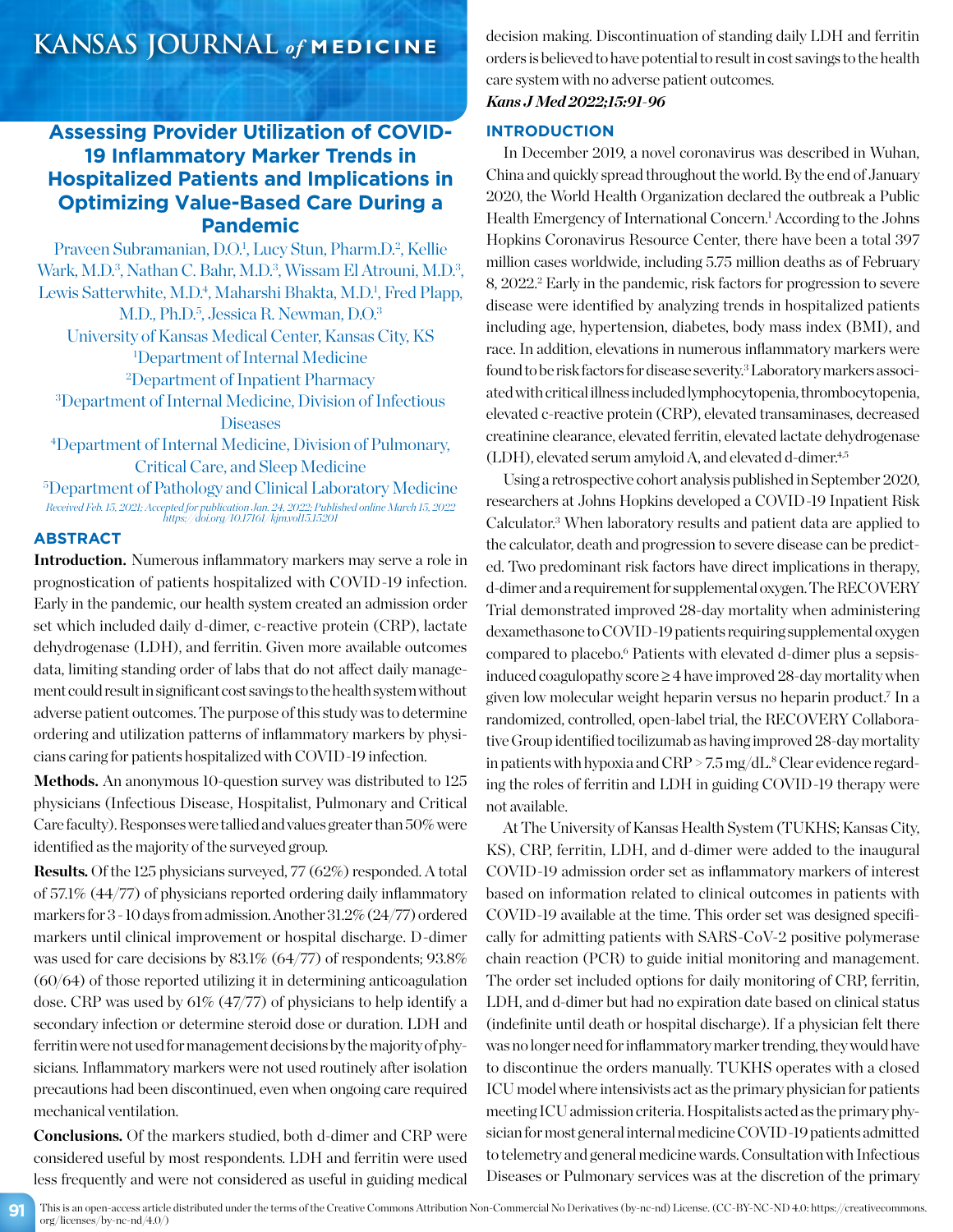service and not a requirement. While there are implications for patient management with d-dimer results, the roles of the other markers, outside of risk stratification, are less clear.

From March 1, 2020 to February 6, 2021, TUKHS admitted 2,369 patients with COVID-19 with an average length of stay of 7.7 days resulting in a total of 18,241 patient days. The cost for reagent and labor on average per test for d-dimer, CRP, LDH, and ferritin is \$7.55 at our institution. This represented approximately \$551,000 spent on inflammatory markers for COVID-19 patients since the beginning of the pandemic at TUKHS.

The study aim was to use survey responses from physicians most frequently assigned to care for patients with COVID-19 to determine if daily trends in d-dimer, LDH, ferritin, and CRP guided daily management in patients hospitalized with COVID-19. Of particular interest were steroid duration and dose, level of anticoagulation (therapeutic versus prophylactic), and workup of potential secondary infection. Secondarily, we aimed to see if "recovered" status as determined by Infection Prevention and Control (IPAC) professionals altered the perceived frequency of COVID-19 inflammatory marker ordering. Finally, we sought to determine if there were potential laboratory cost savings to be obtained by comparing the self-reported ordering patterns of the tests in question to the self-perceived utility of these tests in patient care.

#### **METHODS**

An anonymous and voluntary 10 question yes/no/open-ended response survey utilizing SurveyMonkey®, an online survey development cloud-based software, was distributed to faculty within infectious diseases, intensive care, and hospital medicine who practiced at TUKHS in December 2020 (Figure 1). This staff was selected given they provided the majority of daily care to patients admitted with COVID-19 infection. The survey was closed after one month. The results of the survey were tabulated for each question. An open-ended response that qualified for multiple preselected categories was split accordingly. For example, for a respondent who used c-reactive protein for both steroid dosing and workup of a secondary infection, 0.5 votes were added to each category. In the case that an open response qualified for three categories, 0.33 votes were added to each category. Votes then were converted to percentages of all respondents. For purposes of evaluation of responses, options selected by greater than 50% of the surveyed population were considered to represent the majority of the respondents. This quality improvement project was approved by the University of Kansas Medical Center Human Subjects Committee prior to the distribution of the survey. The nature of the study and associated survey was exploratory. Patients were not involved directly in this study.

## **RESULTS**

Of the 125 physicians surveyed, 14 were Infectious Disease faculty, 28 were Intensivists/Pulmonary consultants, and 83 were Hospitalists. Of those invited to participate, 62% (77/125) completed the survey (Table 1). The faculty responding were not required to document which division they represented. Most physicians checked inflammatory markers for at least three to five days of hospitalization; 30% (23/77) checked for 6 - 10 days and 18% (14/77) monitored until discharge

**KANSAS JOURNAL** *of* **MEDICINE COVID-19 INFLAMMATORY MARKERS** *continued.*

(Figure 2). In total, 57.1% (44/77) of respondents obtained inflammatory markers daily (Figure 3).

| How often do you check COVID-19 inflammatory markers?                                                                                                                                                                                                     |  |  |  |  |  |  |
|-----------------------------------------------------------------------------------------------------------------------------------------------------------------------------------------------------------------------------------------------------------|--|--|--|--|--|--|
| How many days do you check COVID-19 inflammatory markers?                                                                                                                                                                                                 |  |  |  |  |  |  |
| Do you check COVID-19 Inflammatory markers on "recovered" patients who are actively requiring                                                                                                                                                             |  |  |  |  |  |  |
| mechanical ventilation?                                                                                                                                                                                                                                   |  |  |  |  |  |  |
| Do you check COVID-19 Inflammatory markers on "recovered" patients who are actively requiring                                                                                                                                                             |  |  |  |  |  |  |
| Heated High Flow Nasal Canula?                                                                                                                                                                                                                            |  |  |  |  |  |  |
| Do you check COVID-19 inflammatory markers on "recovered" patients who are requiring                                                                                                                                                                      |  |  |  |  |  |  |
| supplemental oxygen via traditional nasal canula?                                                                                                                                                                                                         |  |  |  |  |  |  |
| Do you use d-dimer to change management of                                                                                                                                                                                                                |  |  |  |  |  |  |
| Steroid duration or dose                                                                                                                                                                                                                                  |  |  |  |  |  |  |
| Anticoagulation                                                                                                                                                                                                                                           |  |  |  |  |  |  |
| Workup of secondary infection                                                                                                                                                                                                                             |  |  |  |  |  |  |
| Other (please explain)                                                                                                                                                                                                                                    |  |  |  |  |  |  |
| Do you use ferritin to change management of                                                                                                                                                                                                               |  |  |  |  |  |  |
| Steroid duration or dose                                                                                                                                                                                                                                  |  |  |  |  |  |  |
| Anticoagulation                                                                                                                                                                                                                                           |  |  |  |  |  |  |
| Workup of secondary infection                                                                                                                                                                                                                             |  |  |  |  |  |  |
| Other (please explain)                                                                                                                                                                                                                                    |  |  |  |  |  |  |
| Do you use c-reactive protein to change management of                                                                                                                                                                                                     |  |  |  |  |  |  |
| Steroid duration or dose                                                                                                                                                                                                                                  |  |  |  |  |  |  |
| Anticoagulation                                                                                                                                                                                                                                           |  |  |  |  |  |  |
| Workup of secondary infection                                                                                                                                                                                                                             |  |  |  |  |  |  |
| Other (please explain)                                                                                                                                                                                                                                    |  |  |  |  |  |  |
| Do you use LDH to change management of                                                                                                                                                                                                                    |  |  |  |  |  |  |
| Steroid duration or dose                                                                                                                                                                                                                                  |  |  |  |  |  |  |
| Anticoagulation                                                                                                                                                                                                                                           |  |  |  |  |  |  |
| Workup of secondary infection                                                                                                                                                                                                                             |  |  |  |  |  |  |
| Other (please explain)                                                                                                                                                                                                                                    |  |  |  |  |  |  |
| Do you think that removing the check-boxes for standing COVID-19 inflammatory markers (essentially                                                                                                                                                        |  |  |  |  |  |  |
| requiring a provider to place the order on an as needed basis) will negatively impact patient care?                                                                                                                                                       |  |  |  |  |  |  |
| The survey was distributed via an email link to 125 physicians who actively participated in the care of patients infected with                                                                                                                            |  |  |  |  |  |  |
| COVID-19. Preceding the survey was a short disclaimer. "The following is a 10 question multiple choice survey. Please assume                                                                                                                              |  |  |  |  |  |  |
| that all questions are regarding patients who have a positive COVID-19 PCR and symptoms on admission unless explicitly stating<br>otherwise. COVID-19 inflammatory markers include d-dimer, ferritin, lactate dehydrogenase (LDH), and c-reactive protein |  |  |  |  |  |  |
| (CRP). "Recovered" is the designation that Infection Prevention and Control gives to patients who no longer need isolation."                                                                                                                              |  |  |  |  |  |  |
|                                                                                                                                                                                                                                                           |  |  |  |  |  |  |

Figure 1. COVID-19 Inflammatory Marker Usage Survey.

#### **Table 1. Survey demographics.**

| <b>Faculty division</b>    | Number of physicians |  |  |
|----------------------------|----------------------|--|--|
| Infectious Disease faculty | 14                   |  |  |
| Critical Care faculty      | 28                   |  |  |
| Hospitalist                | 83                   |  |  |
| <b>Total</b>               | 125                  |  |  |
| <b>Surveys completed</b>   | 77                   |  |  |
| % Surveys completed        | 69                   |  |  |



Figure 2. Duration of COVID-19 Inflammatory marker monitoring.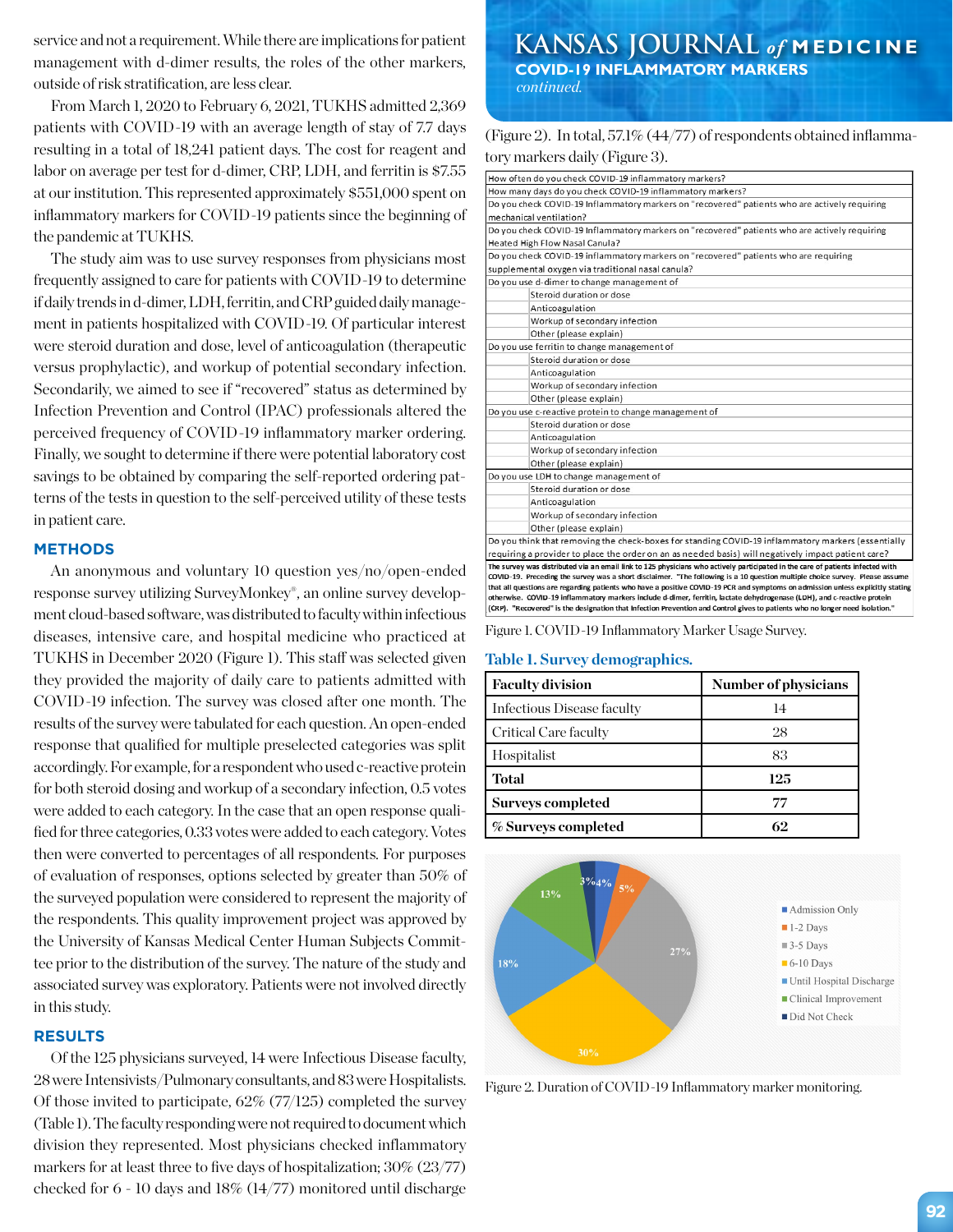# **KANSAS JOURNAL** *of* **MEDICINE COVID-19 INFLAMMATORY MARKERS**

*continued.*



Figure 3. COVID-19 inflammatory marker monitoring frequency.

D-dimer was utilized by 83.1% (64/77) of respondents for medical management decisions. Of the 83%, 93.8% (60/64) used d-dimer to determine dose of anticoagulation. Ferritin was not used regularly by 49.4% (38/77) respondents and used only for trending purposes in 2.6%  $(2/77)$ . Of the remaining 46.8%  $(36/77)$  of providers who answered, 62% (22.33/36) used the ferritin level to determine steroid duration or dose and 31.5% (11.33/36) utilized ferritin in the workup of a secondary infection, respectively. Most providers (61%; 47/77) used CRP to make medical decisions, with 57.1% (26.83/47) of respondents using CRP to determine steroid duration or dose and 35.8% (16.83/47) reporting use in the workup of a secondary infection. Most physicians (59.7%; 46/77) did not use LDH to guide any therapy. One respondent deferred to answer how each inflammatory marker was utilized (Table 2).

Of the 77 survey respondents, 32 reported managing mechanically ventilated patients as part of their practice. Of those 32, 56.3% (18/32) did not check the aforementioned COVID-19 inflammatory markers in patients requiring mechanical ventilation and determined to be "recovering" by IPAC. Of the respondents managing patients requiring heated high flow nasal canula (53/77), 56.6% (30/53) reported checking inflammatory markers. In addition, 61% (47/77) of all respondents did not check inflammatory markers on "recovered" patients requiring supplemental oxygen by nasal cannula (Table 3).

When asked if changing the current COVID-19 admission order set would affect patient care negatively, 62.3% (48/77) reported that it would not, while 37.7% (29/77) felt that it was possible or that they were unsure. The concern that inadequate dosing of anticoagulation would be a result of not obtaining d-dimer leading to increased thromboembolic events was reported most frequently.

### **DISCUSSION**

The COVID-19 pandemic has presented numerous challenges related to diagnostic testing, therapeutic development and implementation, vaccine development, and management of complications, amongst other issues. Through worldwide efforts, these processes have been expedited and improved in all areas. There is still a significant burden on hospital systems to manage hospitalized patients with severe symptoms from COVID-19. The abundance of case series, retrospective analyses, and prospective studies have helped to identify markers of inflammation and their association with prognosis.<sup>3-5</sup> A meta-analysis regarding the association of inflammatory markers in

COVID-19 could not conclude that ferritin was correlated with severe disease.9 While there is evidence supporting use of d-dimer to guide anticoagulation and CRP for tocilizumab administration, there is a limited role outside of prognostication for other markers.<sup>8</sup> Our survey suggested that most providers at our institution measure inflammatory markers on a daily basis for at least three to five days, with many checking for six to ten days or until discharge. Additionally, the survey suggested that physicians used inflammatory markers for trending inflammation, steroid dosing or duration, anticoagulation dosing, and workup of a secondary infection. In other responses, they were not being used at all. For respondents who felt there was a need to monitor multiple inflammatory markers, there was not a specific question to inquire about why they believed this practice was beneficial.

Most providers checked inflammatory markers daily for at least three to five days. This supported the practice of using the institution's COVID-19 admission order set via the electronic medical record, particularly given that most respondents (93.8%; 60/64) used d-dimer to assist in dosing of anticoagulation. Our institution adopted an algorithm that included d-dimer levels among other factors to determine anticoagulation dosage based on the published literature at the time.7 Prior analysis showed that up to 25% of patients with COVID-19 requiring intensive care unit (ICU) level of care were diagnosed with venous thromboembolism (VTE).<sup>10</sup> Sequential autopsies on 26 COVID-19 patients performed at Mount Sinai Health System revealed that 42% of patients had either pulmonary embolism or VTE without clinical suspicion prior to their deaths. In addition, four of the 26 who had autopsies performed required therapeutic anticoagulation prior to admission for another condition. Although none of the patients previously on therapeutic anticoagulation had VTE on autopsy, there was evidence of microthrombi in two of the four.11 Given the evidence supporting d-dimer's utility in anticoagulation dosing and mortality benefit with prophylactic anticoagulation, one could argue against checking d-dimer in the population who required therapeutic anticoagulation prior to admission. Our results suggested that physicians find utility in frequent monitoring of d-dimer. Although there is significant evidence of VTE being problematic in COVID-19, the exact role of d-dimer testing frequency as it relates to VTE and patient outcomes is unclear.

The majority of respondents utilized CRP in clinical care to either aid in steroid dose or duration or workup a secondary infection. A decrease in the CRP was thought to be the best marker of improvement by some of the providers surveyed. In a review of over 4,000 patients, only 3.6% had a secondary bacterial or fungal infection.12 Over 71% of the entire cohort received broad spectrum antibiotics and 65% were admitted to the ICU. On average, a secondary bacterial or fungal infection was correlated with a maximum CRP of greater than 20 mg/dL. Interestingly, 95% of the respiratory coinfections occurred in intubated patients and only 6% had a positive bacterial culture prior to or on the same day of a positive SARS-CoV-2 PCR, suggesting a potential nosocomial source. Thus, while CRP use was not as frequent as d-dimer use, targeted use when a secondary infection is suspected may be useful. Whether this requires daily monitoring is less clear.

There is not compelling evidence in the literature regarding the use of CRP to guide corticosteroid therapy. The *CoDEX* clinical trial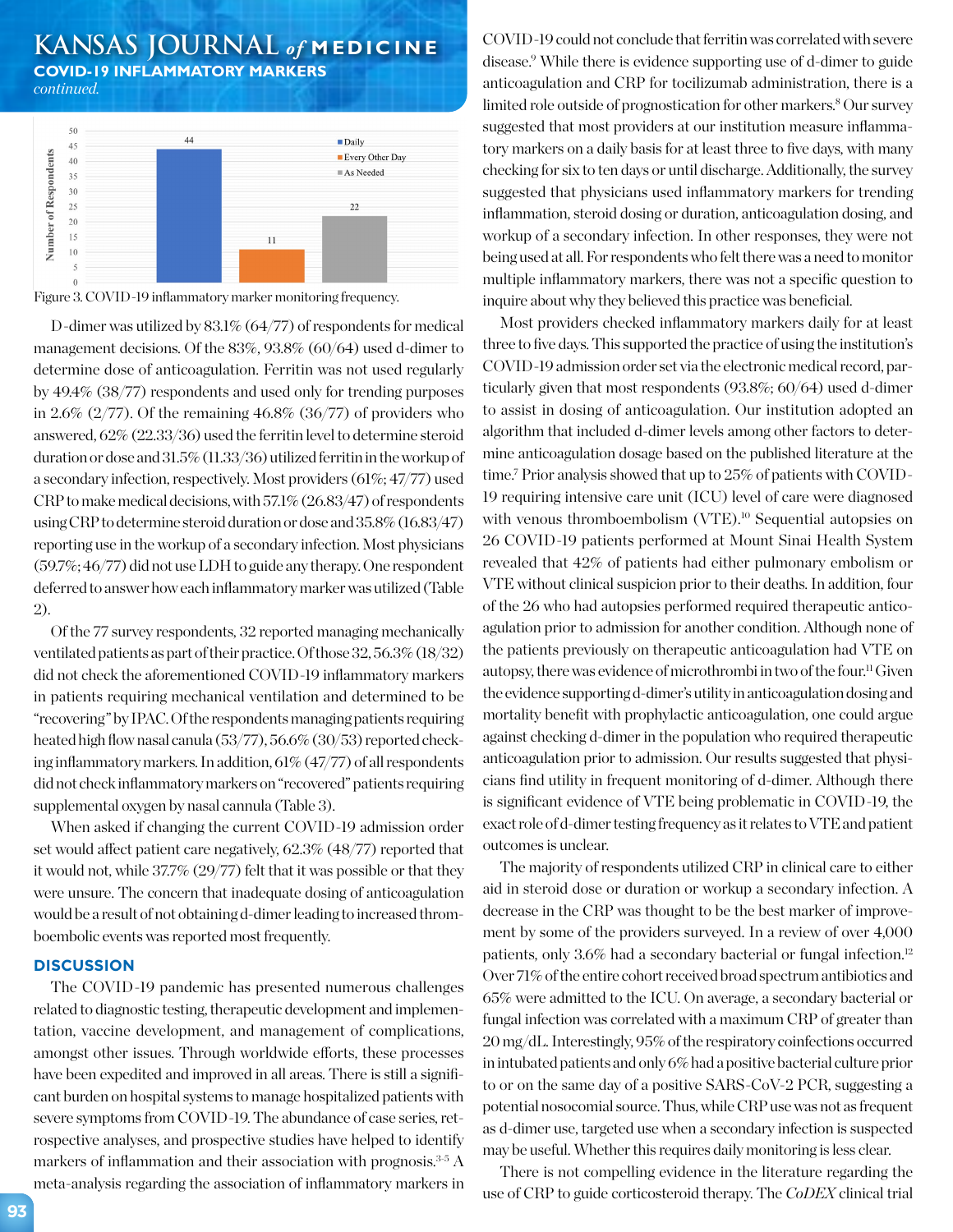**COVID-19 INFLAMMATORY MARKERS** *continued.*

|          | <b>Method of utilization</b> | Physician<br>response $(\%)$ | Steroid dose/<br>duration (%) | Anticoagulation (%) | <b>Secondary</b><br>infection $(\%)$ |
|----------|------------------------------|------------------------------|-------------------------------|---------------------|--------------------------------------|
| d-dimer  | Change in management         | 83.1                         | 0.0                           | 93.8                | 6.3                                  |
|          | Trending inflammation        | 1.3                          |                               |                     |                                      |
|          | Not using                    | 14.3                         |                               |                     |                                      |
|          | No response                  | 1.3                          |                               |                     |                                      |
| Ferritin | Change in management         | 46.8                         | 62.0                          | 6.5                 | 31.5                                 |
|          | Trending inflammation        | 2.6                          |                               |                     |                                      |
|          | Not using                    | 49.4                         |                               |                     |                                      |
|          | No response                  | 1.3                          |                               |                     |                                      |
| CRP**    | Change in management         | 61.0                         | 57.1                          | 7.1                 | 35.8                                 |
|          | Trending inflammation        | 3.9                          |                               |                     |                                      |
|          | Not using                    | 33.8                         |                               |                     |                                      |
|          | No response                  | 1.3                          |                               |                     |                                      |
| $LDH***$ | Change in management         | 39.0                         | 50.0                          | 13.3                | 36.7                                 |
|          | Trending inflammation        | $0.0\,$                      |                               |                     |                                      |
|          | Not using                    | 59.7                         |                               |                     |                                      |
|          | No response                  | 1.3                          |                               |                     |                                      |

# **Table 2. Physician utilizations of various COVID-19 inflammatory markers.\***

\*Depicting the method of utilization for d-dimer, ferritin, CRP, and LDH as a percentage of the total number of physicians surveyed. Change in management was split further into steroid dosing/duration, dosing of anticoagulation, and workup of a secondary infection. This is a percent of the group who utilized the lab value for change in management only.

\*\*CRP = c-reactive protein.

\*\*\*LDH = lactate dehydrogenase.

# **Table 3. Obtaining inflammatory markers in "recovered" COVID-19 patients.\***

| Level of support              | <b>Obtaining markers</b> |    | Response (%) |
|-------------------------------|--------------------------|----|--------------|
| <b>Mechanical ventilation</b> | Yes                      | 14 | 43.8         |
|                               | N <sub>o</sub>           | 18 | 56.3         |
|                               | $\rm N/A$                | 45 |              |
| Heated high flow nasal canula | Yes                      | 30 | 56.6         |
|                               | N <sub>o</sub>           | 23 | 43.4         |
|                               | N/A                      | 24 |              |
| Nasal canula                  | Yes                      | 30 | 39.0         |
|                               | No.                      | 47 | 61.0         |
|                               | N/A                      | 0  |              |

\*"Recovered" is designated to patients with a prior positive SARS-CoV-2 Polymerase Chain Reaction assay who no longer require isolation. Selections under N/A represent that a provider does not manage patient requiring that level of support. The percent response does not include the N/A group.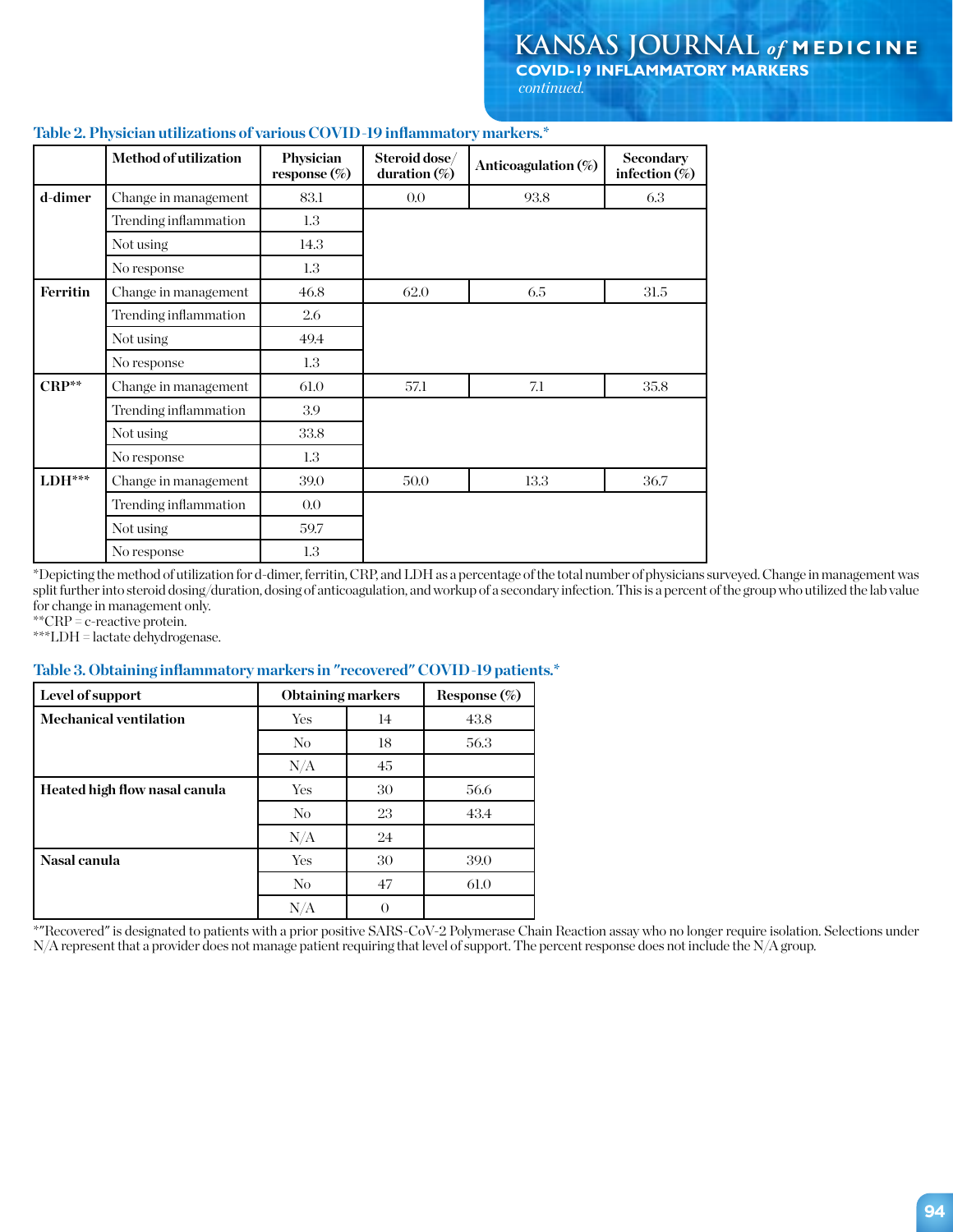# **KANSAS JOURNAL** *of* **MEDICINE COVID-19 INFLAMMATORY MARKERS** *continued.*

evaluated ARDS dosed dexamethasone (20 mg for five days followed by 10 mg for five days) against routine care (no steroid).<sup>13</sup> The study was terminated early for ethical reasons after findings of RECOVERY were published. A metanalysis of seven trials did not show evidence that higher dose corticosteroid improved mortality over a lower dose in critically ill patients.14 None of these studies, however, provided any evidence regarding guiding corticosteroid therapy by CRP as was reported to be done frequently by our surveyed physicians.

There was no consensus in how LDH or ferritin was utilized among the physicians surveyed in our study. Though ferritin level on admission is helpful in determining severity of disease, there is no evidence to suggest utility of serial monitoring to guide therapeutic decision making.3,9 The split in responses may be a reflection of the lack of literature, suggesting its use as a general marker of inflammation.9

Similar to ferritin, the literature was lacking in regard to the role of LDH outside of prognostication on initial presentation. Most providers did not feel that measuring LDH was beneficial to patient care.

The institution's IPAC group designated patients who no longer require isolation as "recovering". At TUKHS, this "recovered" status is defined for immunocompetent patients as 10 days from a positive test result. Most physicians did not order inflammatory markers on "recovering" patients requiring supplemental oxygen via nasal cannula or even mechanical ventilation. A third survey question was presented considering heated high flow nasal cannula (HHFNC). The data were disregarded as institutional policy was changed two weeks after the survey had been distributed. Prior to distribution, HHNFC required ICU status. The change allowed floor patients meeting certain criteria to use HHFNC. Majority of providers checked inflammatory markers on these patients. This may reflect a level of comfort with the clinical status of the patient or some confusion regarding the differences in HHFNC and high flow nasal cannula, which was previously available for floor status patients. Most survey respondents valued the inflammatory markers in the first 10 days of hospitalization.

Based on the results of the survey and the current available evidence, it may be reasonable to implement three changes to the current standard of practice at our institution. It is practical to obtain ferritin and LDH on admission for prognostication purposes, but frequent monitoring is of unclear importance and does not have a significant effect on patient management. Second, discontinuation of d-dimer monitoring on patients requiring therapeutic anticoagulation prior to admission for an underlying condition such as atrial fibrillation, deep vein thrombosis, pulmonary embolism, mechanical heart valve, or left ventricular assist device. Finally, a limitation for daily orders for CRP and d-dimer to 10 days via the order set with an alternative selection to monitor less frequently could be considered. Inflammatory markers orders outside of these parameters would not be restricted but would require the provider to order the marker as a stand-alone test when it is felt to be necessary.

By eliminating both LDH and ferritin from the standardized order

set, our hospital system could save over \$15 per patient day. This represents \$10,570 savings to our health system during an average week based upon a COVID-19 inpatient census of around 100 if admitting physicians do not extend LDH and ferritin outside of the order set.

A strength of this study was the collection of data from the first year of the pandemic including 2,369 patients at a large tertiary care center in the Midwest, in addition to physician feedback and financial analysis that were used to modify the existing algorithm for our healthcare system. This information was timely, when no available guidance for physicians regarding utility of these inflammatory markers in the management in COVID-19.

The primary limitations to this study were the relatively small sample size and response rate. Only 125 physicians were surveyed (focusing on physicians who cared for the majority of admitted COVID-19 patients) and of that group only 77 completed the survey. As a result, there was increased risk for selection bias from practitioners who cared for fewer COVID-19 patients overall. Two of the groups of surveyed physicians were also specialists in the fields of Infectious Diseases and Pulmonary and Critical Care medicine and may have been more aware of research in the area of COVID-19 related diagnostic and prognostic markers. Furthermore, this was a single institution which limited practice variability given a single electronic medical record, a single supervisory COVID-19 management taskforce, and single specialist group of Infectious Diseases and Pulmonary and Critical Care consultants. Surveying multiple institutions and limiting the surveys to providers immediately after completing a service block managing COVID-19 patients may limit some bias, as would have opening the survey to all physicians at the institution with admitting privileges. Additionally, correlating the survey data with true usage information would inform true use patterns better as they relate to therapeutic changes and patient outcomes. Opening the survey for a more prolonged period may have recruited more responses from the intended survey group (125 physicians) but was intended to be brief given the rapid changing climate of COVID-19 related admissions.

If the changes described above are implemented, additional data related to ICD-10 codes for secondary infections, total length of stay, ICU length of stay, and mortality before and after an order-set change intervention could be carried out to monitor for possible effects of those changes. A cost-savings analysis comparing the number of tests both directly and indirectly (e.g., computed tomography angiography, lower extremity ultrasound doppler, sputum culture, blood culture) related to this study before and after the proposed order set changes also could be considered.

In conclusion, physicians within our institution who primarily were managing patients with COVID-19 favored checking d-dimer and CRP daily for at least three to five days. Most physicians did not utilize ferritin or LDH routinely for inpatient management decisions. Therefore, as a diagnostic stewardship initiative, the institutional algorithm was changed after analyzing the ordering pattern through physician survey responses. Future studies could assess safety outcomes by comparing one-month mortality and length of hospital stay in the preintervention and postintervention groups.